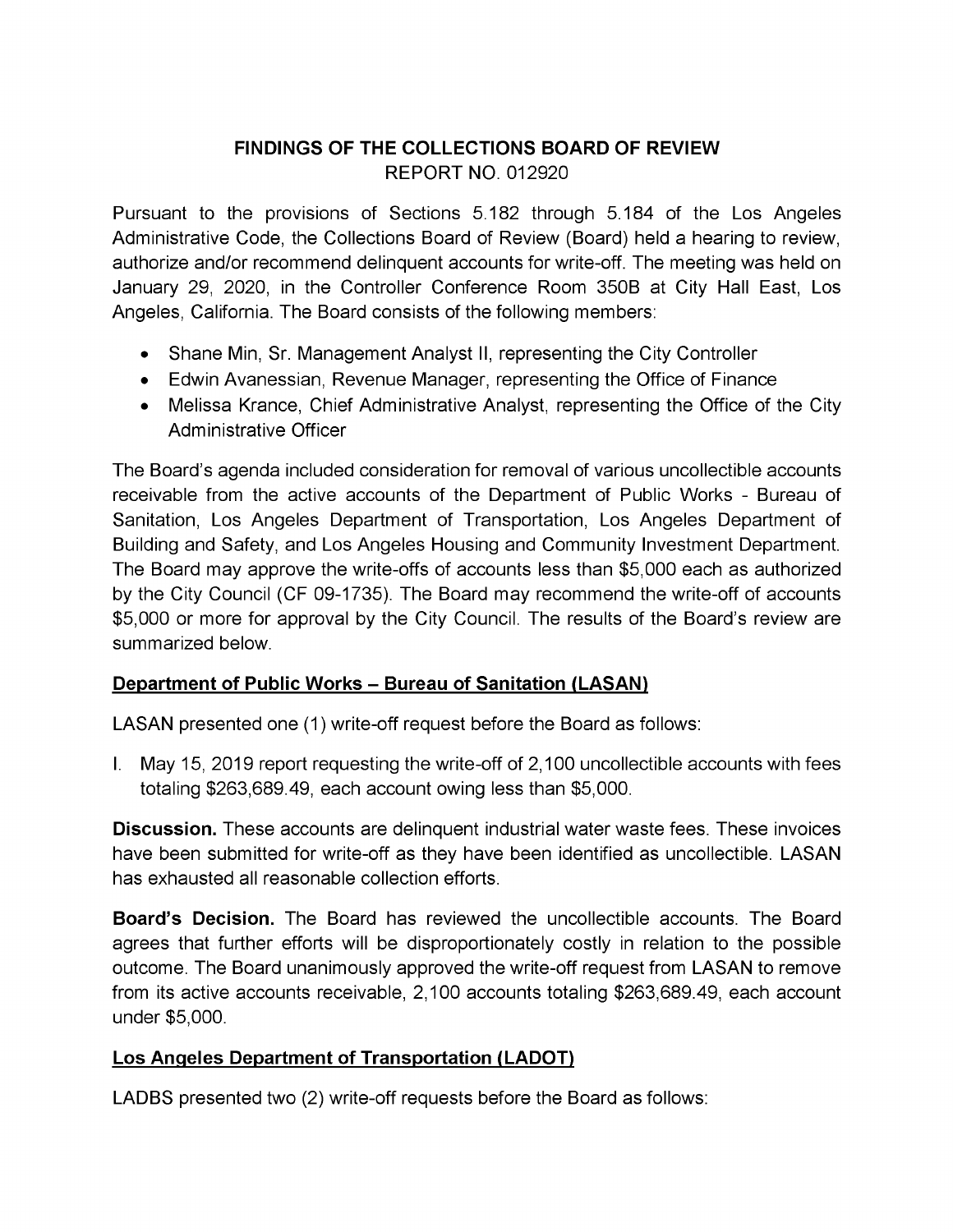I. November 15, 2019 report requesting the write-off of 584,115 citations (299,993 unique plates) with fees totaling \$80,120,432.13, each unique plate owing less than \$5,000.

**Discussion.** LADOT submitted a list of 584,115 citations (299,993 unique plates) in which the owners are unable to be contacted for collections of the fees for citations issued from July <sup>2014</sup> - June 2017. The report shows that DMV records cannot provide adequate registered owner information due to reasons such as no DMV registry, incorrect addresses, DMV ownership transferred, declaration of non-ownership, aged DMV nonrenewal, DMV hold rejected, rentals and misc., out of state, and other. LADOT has exhausted all reasonable collection efforts.

**Board's Decision.** The Board has reviewed the uncollectible citations. The Board agrees that reasonable efforts have been exhausted in the collection of these citations and further efforts will be disproportionately costly in relation to the possible outcome. The Board unanimously approved the write-off of 548,115 citations (299,993 unique plates) with fees totaling \$80,120,432.13, each unique plate owing less than \$5,000.

II. November 15, 2019 report requesting the write-off of 2,438 citations (55 unique plates) with fees totaling \$305,581.44, each unique plate owing more than or equal to \$5000.

**Discussion.** LADOT submitted a list of 2,438 citations (55 unique plates) in which the owners are unable to be contacted for collections of fees for citations issued from July <sup>2014</sup> - June 2017. The report shows that DMV records cannot provide adequate registered owner information due to reasons such as no DMV registry, incorrect addresses, DMV ownership transferred, declaration of non-ownership, aged DMV nonrenewal, DMV hold rejected, rentals and misc., out of state, and other. LADOT has exhausted all reasonable collection efforts.

**Board's Decision.** The Board has reviewed the uncollectible citations. The Board agrees that reasonable efforts have been exhausted in the collection of these citations and further efforts will be disproportionately costly in relation to the possible outcome. The Board unanimously recommends that the City Council approves the request from LADOT to remove from its active accounts receivable 2,438 citations (55 unique plates) with fees totaling \$305,581.44, each unique plate owing more than or equal to \$5,000.

## **Los Angeles Housing + Community Investment Department (HCIDLA)**

HCIDLA presented two (2) write-off requests before the Board as follows:

I. December 16, 2019 report requesting the write-off of 56 uncollectible invoices (45 owners, 46 unique APNs) totaling \$22,186.00, each account owing less than \$5,000.